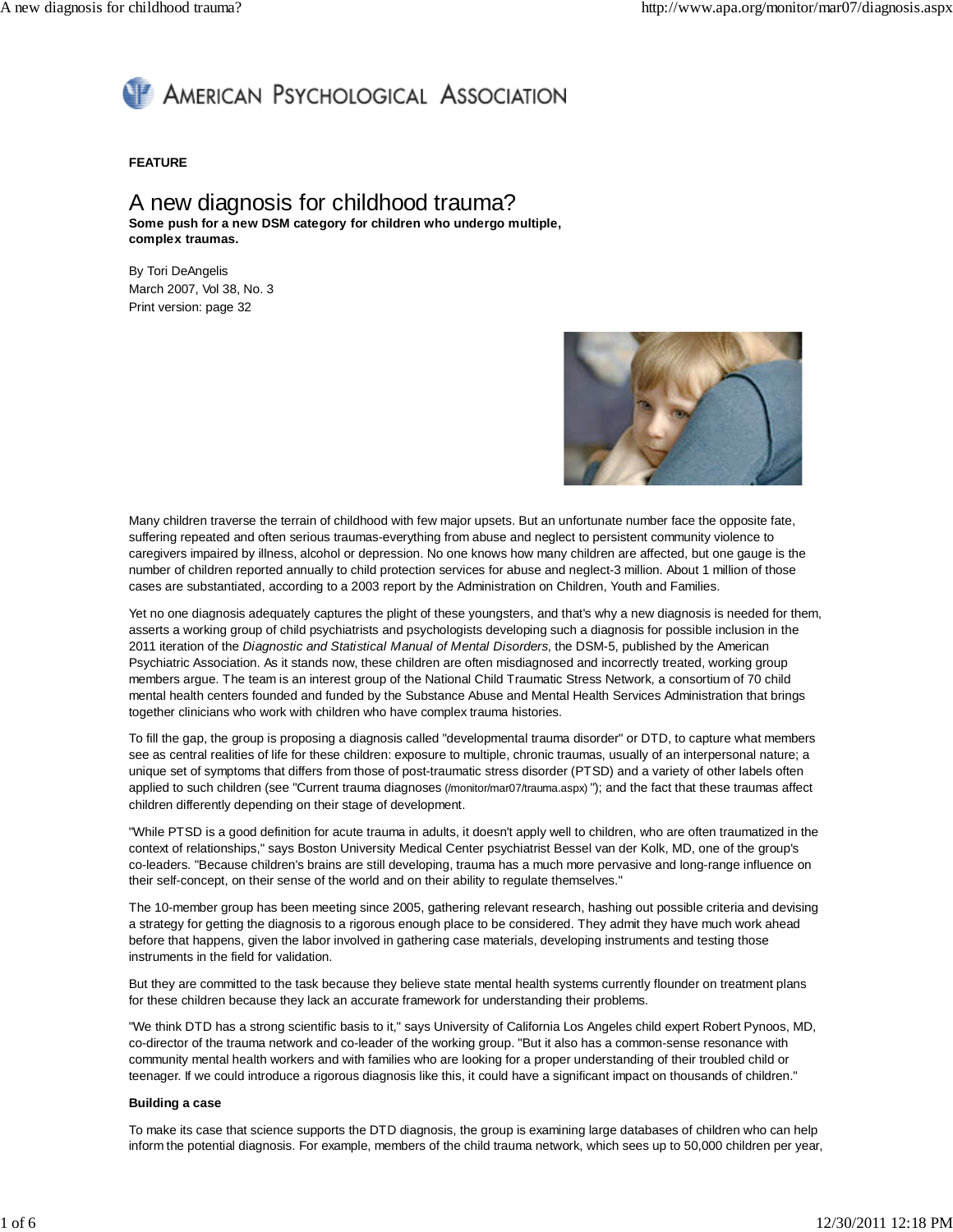are building a core data set where they're finding out not only what kind of traumas children have experienced, but when they occurred and for how long. The group also is tracking a 20-year longitudinal study of 4,000 Australian child survivors of natural disasters that includes life-history questions. The team will look at differences between children who report interpersonal traumas and those who don't, van der Kolk notes.

In addition, the team is drawing from the attachment, developmental and interpersonal trauma literature, says University of Connecticut psychologist Julian Ford, PhD, a group member and an affiliate of APA Divs. 12 (Clinical) and 56 (Trauma). Ford outlines some of this research in a paper in the May 2005 Psychiatric Annals (Vol. 35, No. 5, pages 410-419).

The team is considering two research streams, Ford says. One finds that children who experience interpersonal trauma show a disrupted ability to regulate their emotions, behavior and attention. For instance, studies show that when caregiving in animals is disrupted or withdrawn, they become anxious and highly reactive to stressors, and when they are older, are less likely to explore their environments, Ford notes.

The other research area shows that much of children's later ability to think clearly and solve problems in a calm, non-impulsive way stems from their experiences in the first five to seven years of life. A case in point is an ongoing retrospective study of 17,337 adult managed-care users funded by Kaiser Permanente and the Centers for Disease Control and Prevention, cited by van der Kolk in the May 2005 Psychiatric Annals (pages 401-408). It found a highly significant relationship between reported traumatic childhood experiences such as sexual and physical abuse, and later episodes of depression, suicide attempts, alcoholism, drug abuse, sexual promiscuity and domestic violence. It also discovered that the more adverse childhood experiences a person reports, the more likely he or she is to develop life-threatening illnesses such as heart disease, cancer and stroke.

In addition, the team is including the latest findings on the neurobiological consequences of traumatic interpersonal stress. For instance, studies show that women abused as children who recall memories of abuse or are confronted with stressful cognitive challenges have strong reactions in brain areas that signal threat, but reduced mobilization of brain areas related to focusing attention and categorizing information, Ford's paper notes.

Finally, the group is piecing together information on how complex interpersonal trauma can differentially impact each stage of development, says Pynoos. It also is incorporating the fact that effects of early trauma can spill over into other stages, even if those traumas have stopped occurring, he notes.

#### **Finding the right treatment**

Group members are investigating existing child trauma treatments. They're also gathering information on new interventions geared specifically to working with these youngsters.

One type of promising treatment teaches children self-regulation skills-in essence, helping them see how they have adapted in the face of trauma. The treatment helps them modify those adaptations in creative ways so they can shift out of survival mode and into one more appropriate to their developmental stage, according to Ford. Similar therapies focusing on self-regulation help children to achieve developmental competencies that they were unable to acquire initially, says Pynoos.

Involving parents or caregivers is critical too, emphasizes University of California San Francisco psychologist and group member Alicia Lieberman, PhD. Parents who maltreat their children often are dysregulated themselves, a phenomenon known as "intergenerational transmission of trauma," she notes.

In the intervention-Parent-Child Psychotherapy, which she created and which is supported by research-"we help the mother or father become attuned to their own dysregulation," she says, "and that helps them become more responsive to the child's dysregulation." As one example, Lieberman's team recently saw an abused mother and her toddler in treatment. At one point the child fell and hit his head, and lifted his arms to the woman for help. She responded, '"Don't you hit me!"' Lieberman recalls. The team's job was to help the woman understand where her reaction was coming from, and to learn more appropriate ways of responding to and caring for her child, Lieberman explains.

#### **Experts' view of DTD**

The group is tackling an important and overlooked phenomenon, other child experts concur.

"The idea of isolating reliable and valid diagnostic criteria to identify this group of children is one whose time has come," says University of California Los Angeles child expert Karen Saywitz, PhD, who chairs an APA interdivisional Task Force on Child and Adolescent Mental Health. "The group's ideas are well-grounded in recent advances in research on parent-child attachment, neurobiological developments, information processing and treatment outcomes."

APA Div. 56 (Trauma) President Judie Alpert, PhD, a psychologist at New York University, agrees that the group correctly identifies the connection between certain children's symptoms and interpersonal trauma. "Without this clarity, we have only limited understanding of these children's difficulties and a disjointed approach to treatment," she notes.

The proposed diagnosis highlights the importance of bringing relationship factors more fully into the DSM, adds Emory University psychologist Nadine Kaslow, PhD, who discusses this need in an article in the September 2006 Journal of Family Psychology (Vol. 20, No. 3, pages 359-368) along with lead author Steven Beach, PhD, and colleagues.

"Often we develop psychological difficulties in the face of interpersonal challenges," says Kaslow, chief psychologist at Grady Memorial Hospital in Atlanta and winner of a 2006 APA Presidential Citation for her work reaching out to psychology trainees, postdoctoral fellows and training sites after Hurricane Katrina. "It is very appealing to see people thinking not just individually,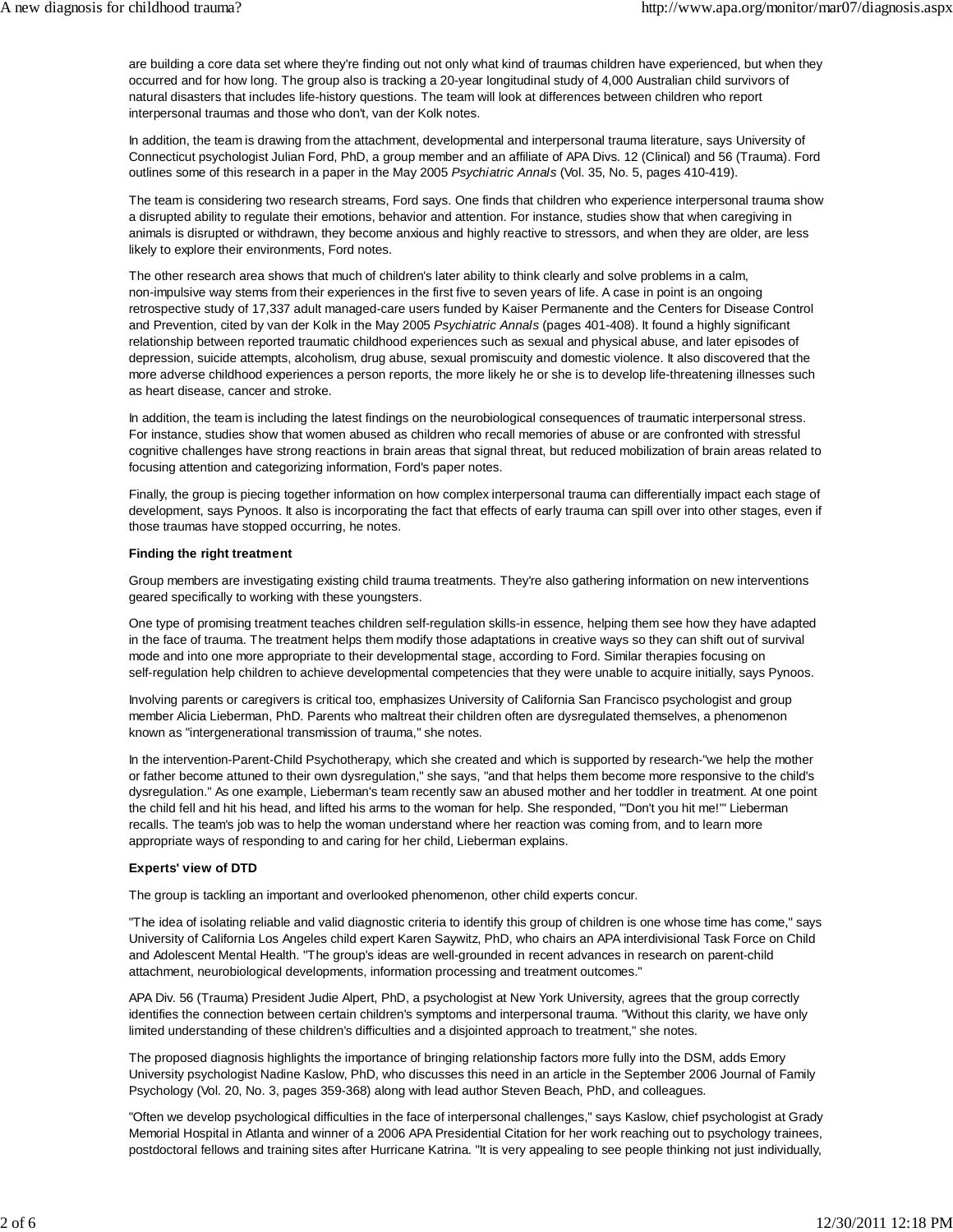but contextually and systemically."

But the experts also caution that it's vital the group be sure its research is airtight so they are sure they are identifying the right youngsters, and so such a potential diagnosis is not mis- or overused.

"People vary dramatically in their resilience to adversity," says Saywitz, "so it is important the group is vigilant in its efforts to prevent misuse of a new diagnostic category and the untested treatments that may well arise."

The group's accurate fingering of a widespread problem likewise underscores the need for better trauma training in graduate school, Alpert says. "When trauma is discussed in courses that focus on diagnosis and the DSM," she says, "trauma often receives short shrift."

Despite these caveats-and no matter what happens with the diagnosis in the short term-the group does a major service by bringing these youngsters and their needs to the attention of the public, funders and policy makers, Saywitz believes.

"If the debate over DTD is a catalyst for such a discussion," she notes, "it will benefit not only these children and families, but our society as a whole."

Tori DeAngelis is a writer in Syracuse, N.Y.

### **RELATED ARTICLES**

What the new diagnosis would include (/monitor/mar07/include.aspx)

Current trauma diagnoses (/monitor/mar07/trauma.aspx)

| (javascript:getLink(4);) MySpace (javascript:getLink(5);) | Del.icio.us (javascript:getLink(1);) 8 Digg (javascript:getLink(2);) <b>b</b> Yahoo (javascript:getLink(3);) <b>b</b> Facebook |
|-----------------------------------------------------------|--------------------------------------------------------------------------------------------------------------------------------|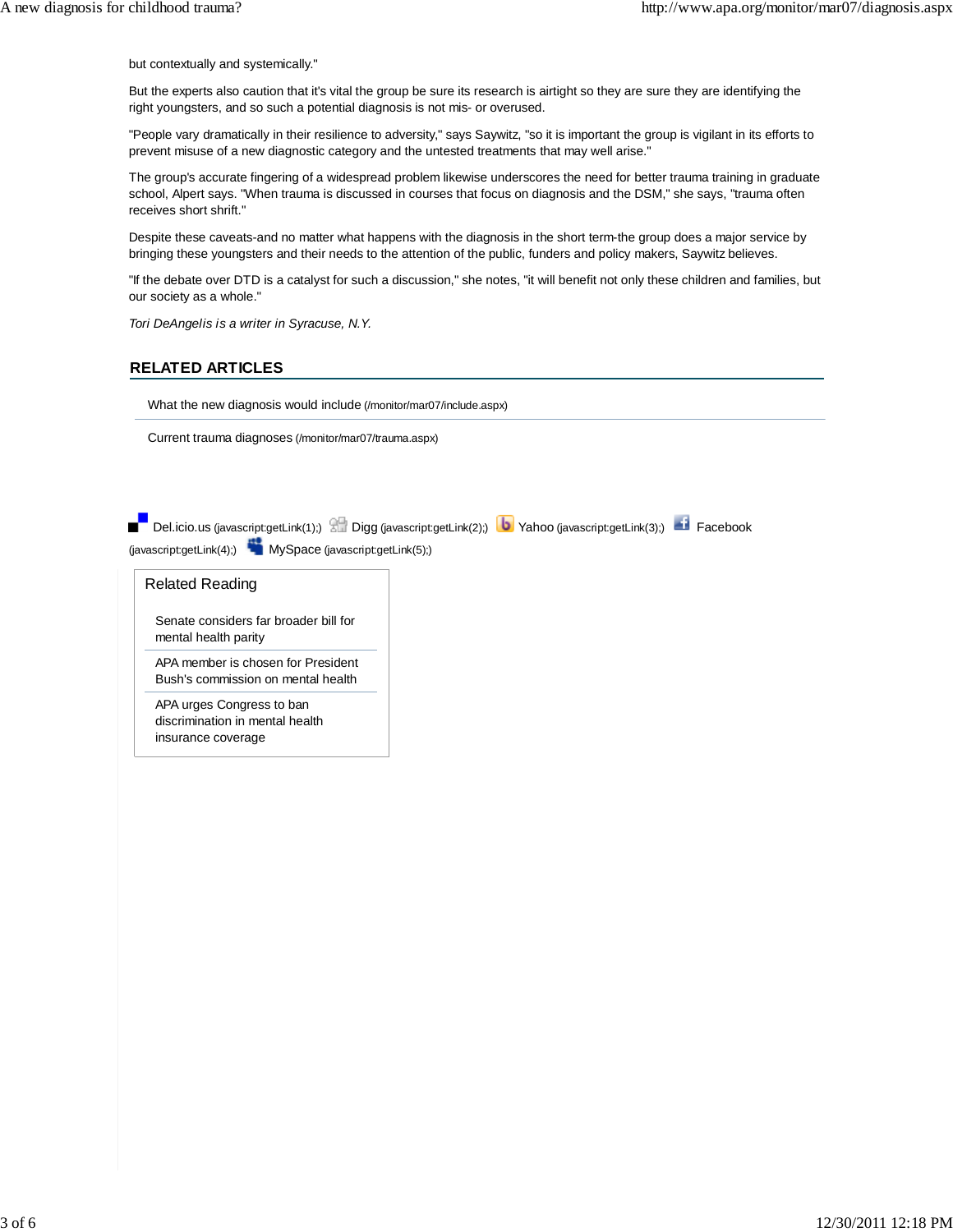| <b>Related APA Resources</b>       |
|------------------------------------|
| Magazine Article (3145)            |
| Newsletter Article (1264)          |
| Web Page (1106)                    |
| Newsletter (593)                   |
| Book/Monograph (593)               |
| Web Article (474)                  |
| Press Release (394)                |
| Review (331)                       |
| Chart/Table/Figure (248)           |
| Presentation (216)                 |
| Report (198)                       |
| Video (192)                        |
| Magazine (117)                     |
| Letter (102)                       |
| Brochure/Pamphlet (93)             |
| Continuing Education Program (91)  |
| Curriculum (90)                    |
| Fact Sheet (85)                    |
| Children's Book (72)               |
| Scholarship/Grant/Award (71)       |
| Minutes (65)                       |
| Guide/Guidelines (63)              |
| Amicus Brief (57)                  |
| Policy (56)                        |
| Convention/Conference Program (52) |
| Directory (51)                     |
| Agenda (47)                        |
| Journal Special Issue (46)         |
| Testimony (45)                     |
| Briefing (42)                      |
| Task Force Report (39)             |
| Statement (38)                     |
| Summary (37)                       |
| Journal Article (34)               |
| FAQ (34)                           |
| Report Section (33)                |
| Events (32)                        |
| Manual/Handbook (27)               |
| Journal (26)                       |
| Bibliography (24)                  |
| Speech/Transcript/Script (23)      |
| Conference Abstract (22)           |
|                                    |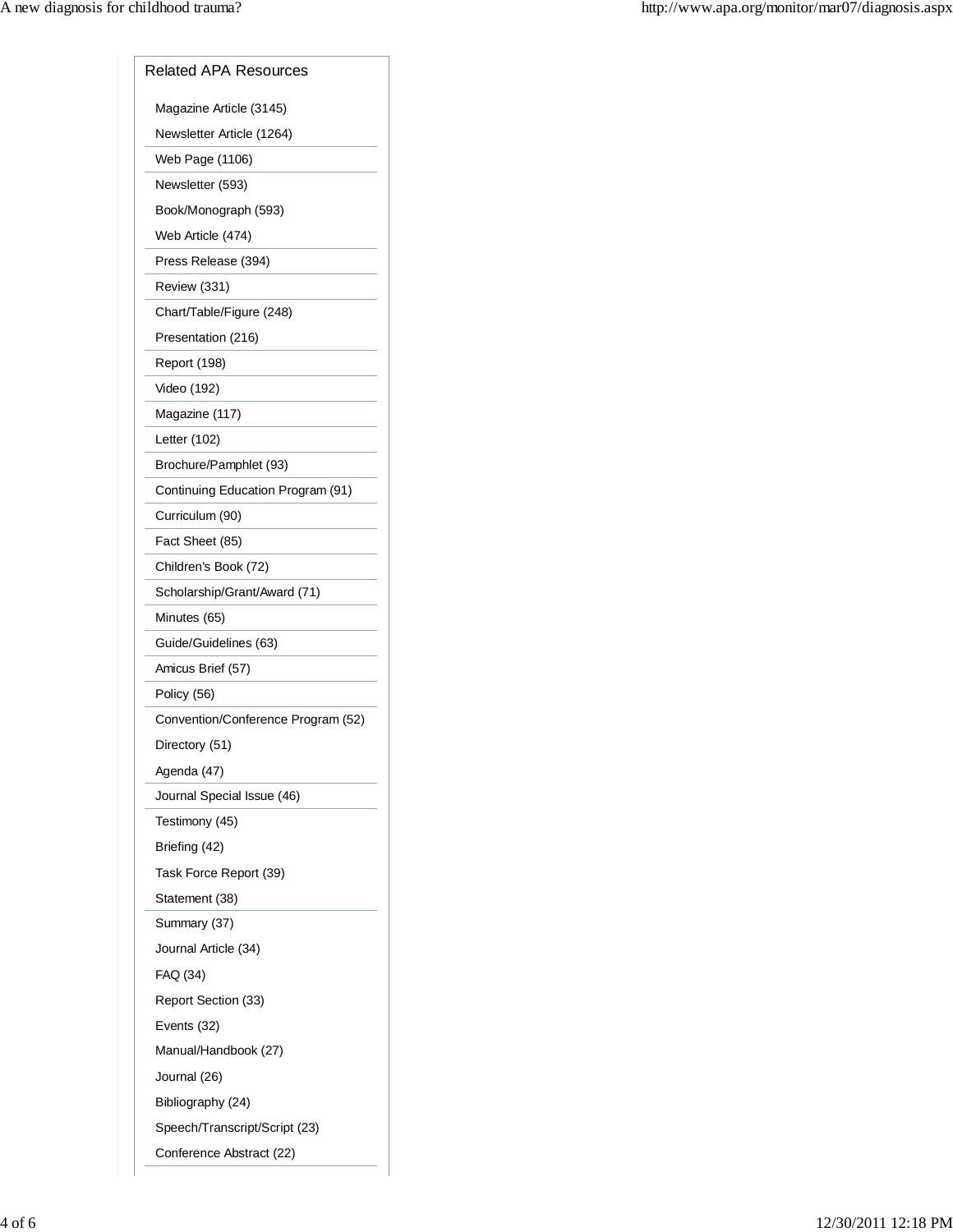| (22)                            | Call for Papers/Proposals/Nominations |
|---------------------------------|---------------------------------------|
| Book Chapter (20)               |                                       |
| Ad Rate Card (17)               |                                       |
| Survey/Survey Results (15)      |                                       |
| Labels/List (14)                |                                       |
| Form (14)                       |                                       |
| Toolkit (13)                    |                                       |
| Resolution (12)                 |                                       |
| Conference Paper (12)           |                                       |
| Standard (11)                   |                                       |
| News Responses (8)              |                                       |
| Announcement (7)                |                                       |
| Obituary (7)                    |                                       |
| Law/Legislation (7)             |                                       |
| Application (6)                 |                                       |
| Database/Electronic Product (5) |                                       |
| <b>Rule (5)</b>                 |                                       |
| Opinion/Editorial (5)           |                                       |
| Code(4)                         |                                       |
| Plan(3)                         |                                       |
| Petition (2)                    |                                       |
| Bylaws (1)                      |                                       |
| Blog(1)                         |                                       |
| Image $(1)$                     |                                       |
|                                 | More Resources [+]                    |



ADVERTISEMENT